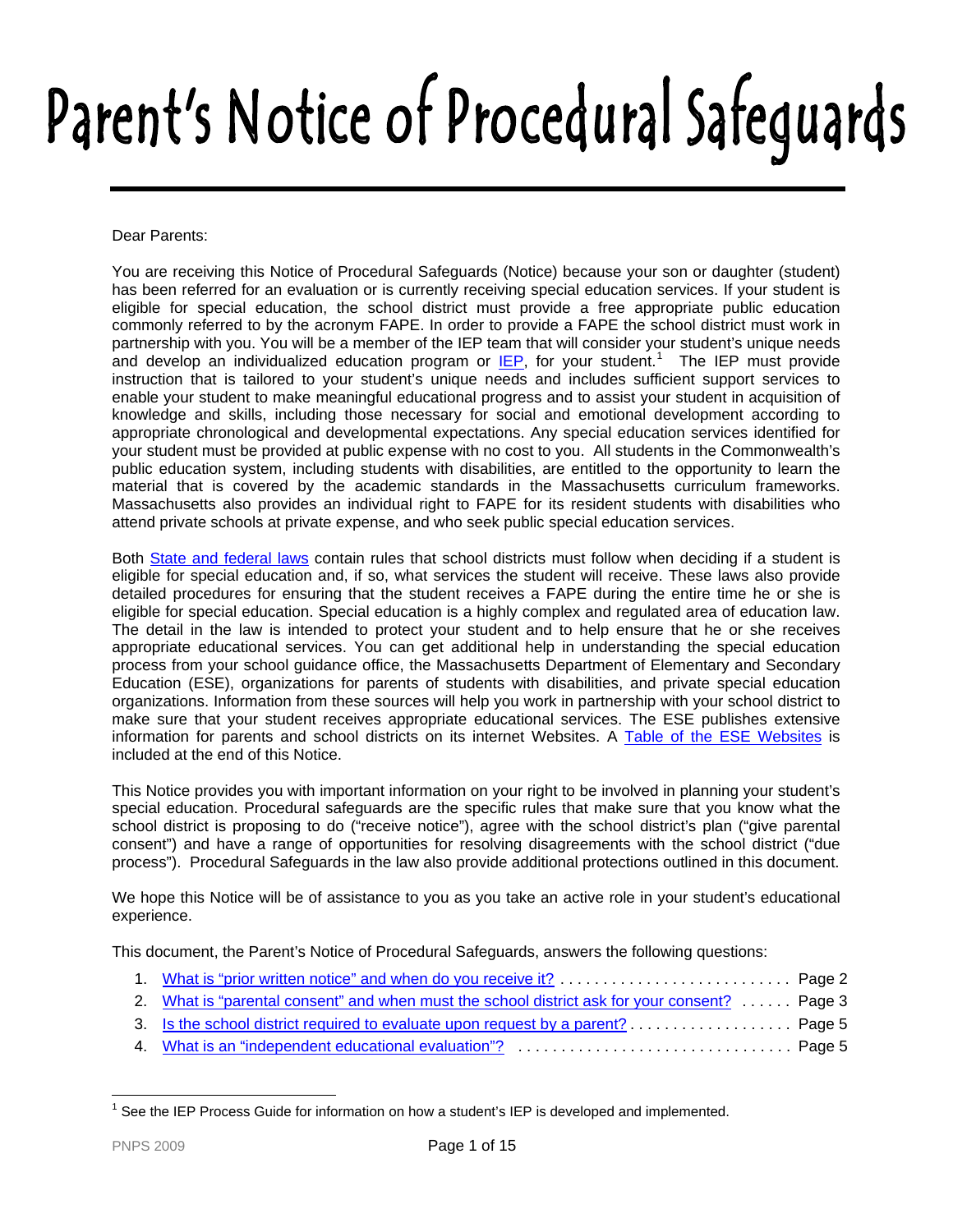| 7. What are your responsibilities if you place your student in a private school?  Page 11 |  |
|-------------------------------------------------------------------------------------------|--|
|                                                                                           |  |
| 9. How may a school discipline a student with a disability?  Page 12                      |  |
| 10. Where can the laws and regulations and other useful information be found?  Page 14    |  |

You will receive this Notice at least once each year if your student is identified as eligible for special education. You can also request a copy from your school district at anytime or from the ESE. This document is available on the ESE Web site at<http://www.doe.mass.edu/sped/prb>.

# <span id="page-1-1"></span><span id="page-1-0"></span>**1. WHAT IS PRIOR WRITTEN NOTICE AND WHEN DO YOU RECEIVE IT? 34 CFR §300.503**

The school district must provide you with a written notice when it proposes, or refuses, to take steps to identify your student, to evaluate your student, to provide special services to your student, or to change your student's program. Federal regulations call this a "prior written notice." The written notice must:

- Describe *what* the school district proposes or refuses to do;
- **Explain** *why* the school district is proposing or refusing to take the action;
- **.** Describe *how* the school district decided to propose or refuse to take the action, including telling you about each evaluation procedure, assessment, record, or report that your school district used to make its decision; and
- Describe any other options that your student's individualized education program (IEP) Team considered and the reasons why those options were rejected.

School districts will provide this information to you using forms developed by the ESE and available on the ESE Web site or their own forms containing the same information.

You will receive prior written notice when the school district: proposes to conduct an initial evaluation or reevaluation; proposes a new or amended IEP; proposes a change in placement, including a proposed change in placement for disciplinary reasons; or proposes to end special education services*.* 

You will also receive a notice if the school district makes a finding of no eligibility for special education services or refuses a request you have made related to evaluations or provision of special education to your student Notices from the school district must be provided in your native language or other mode of communication you use, unless it is clearly not feasible to do so. If your native language or other mode of communication is not a written language, your school district must ensure that the school's notice is translated for you orally or by other means (e.g., by sign language), and that you understand the content of the notice.

When you are given prior written notice, you will also be given a copy of this Notice of Procedural Safeguards, or if you have already received this Notice during the current school year, you will be told how you can obtain another copy. You will also be given information about whom you can contact for help in understanding federal and state special education laws.

# **2. WHAT IS PARENTAL CONSENT? 34 CFR §300.9 AND**

**603 CMR 28.07 (1)**

The school district may not give your student a special test or special service unless you agree and give your written "parental consent." The school district must contact you and clearly explain what it is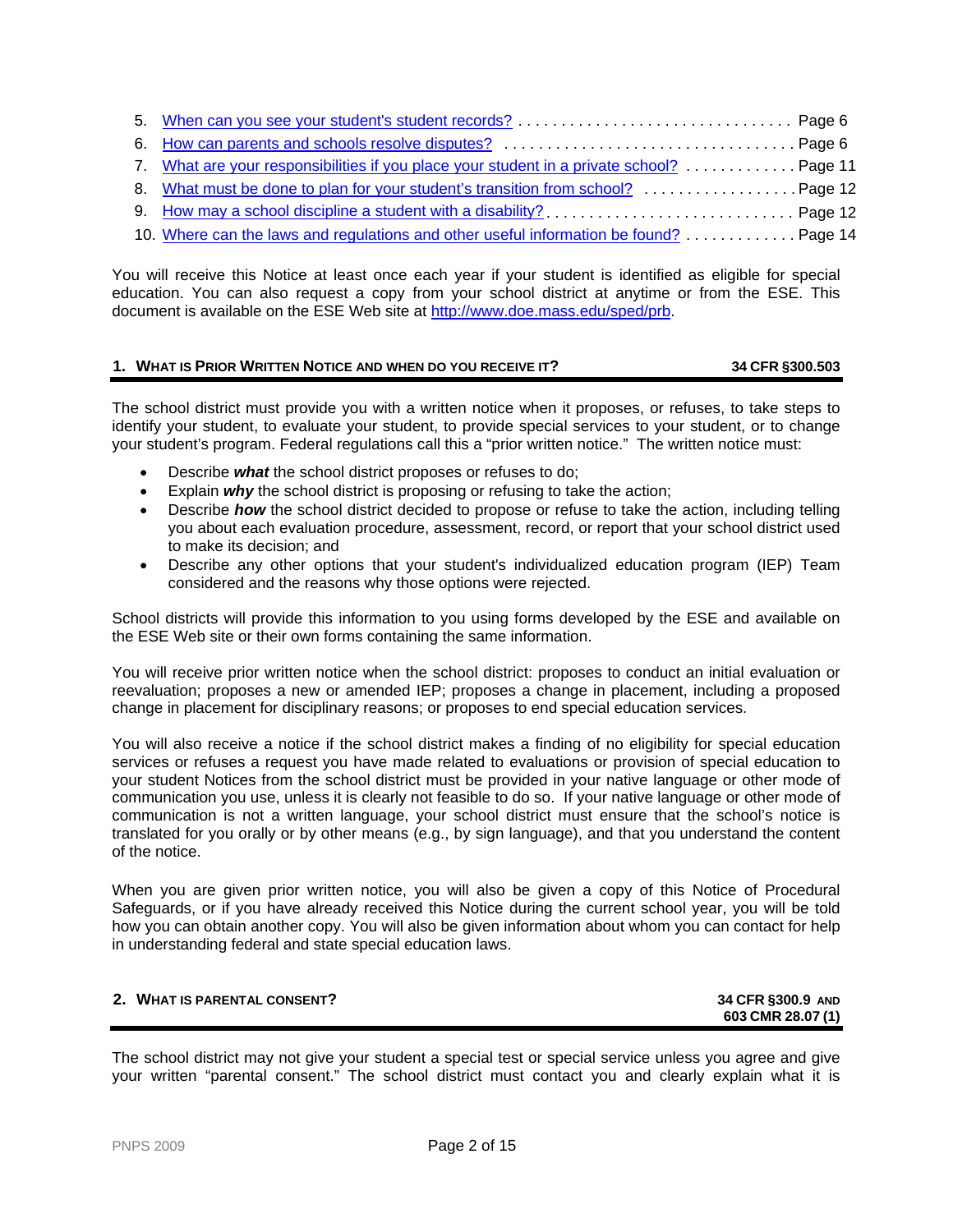<span id="page-2-0"></span>proposing to do for your student. The school district will then ask you to sign your name on the consent form to show that you agree to the school's proposal. This is giving "parental consent."

Giving your consent is voluntary. You may take back, or revoke, your consent at any time. If you wish to revoke consent you must do so in writing. The withdrawal of consent will only apply to future action by the school district not to something that has already happened. Your school district may not use your refusal to consent to one service or activity as a reason to deny you or your student any other service, benefit, or activity.

Your consent is not required before your school district may review existing data as part of your student's evaluation or reevaluation, give your student a test or other evaluation that is given to all students without consent such as the MCAS or classroom tests that are part of the general education program, or share information with federal or state educational officials.

| 2.1 WHEN WILL A SCHOOL DISTRICT ASK FOR YOUR CONSENT? | 34 CFR §300.300 AND |
|-------------------------------------------------------|---------------------|
|                                                       | 603 CMR 28.07(1)    |

A school district will ask for your parental consent in the following circumstances:

# **To authorize the initial evaluation to determine if the student is eligible for special education**

The school district cannot conduct an initial evaluation of your student to determ ine whether your student is eligible to receive special education and/or related services without first obtaining your consent. If your student is referred for an evaluation, the school district must ask for your consent to the evaluation within five school days.

# **To approve initial services**

education and related services and a placement for your student. You are a member of the IEP Team and must give your consent before your school district can provide special education and related services to your student for the first time. If you do not consent, the school district cannot If, after the initial evaluation has been completed, the Individualized Education Program (IEP) Team has decided that your student is eligible for special education, the IEP Team will propose special provide special education and related services to your student. You can accept or reject the whole proposal or part of it. The IEP or any part that you accept must begin as soon as you accept it.

## **To make a change in services, placement or reevaluation**

reevaluation.<sup>2</sup> If you refuse to give your consent, you have an obligation to engage with the district in active discussion to resolve your disagreement. If you have given consent to services in the past and now want to revoke consent and withdraw your student from services, you must do so in Once you have agreed to an IEP for your student, the school district must obtain your consent before the school district may change the services or the placement of your student, or conduct a writing. The school district may not request a hearing at the Bureau of Special Education Appeals (BSEA) to obtain authority to provide educational services or to reevaluate your student without your consent.

## **To excuse members of the IEP Team from attending a Team meeting**

the excused member must provide his or her input in writing before the Team meeting. If you do not gree to excuse the Team member he or she must attend the IEP Team meeting. a Members of the IEP Team may be excused from attending a Team meeting if you agree in writing in advance of the meeting. If the Team will be discussing the excused Team member's area, then

 $2$  You also have the right to observe your student in his or her current program and observe a proposed program prior to your student's placement. For further information see the ESE document "Observation of Education Programs by Parents".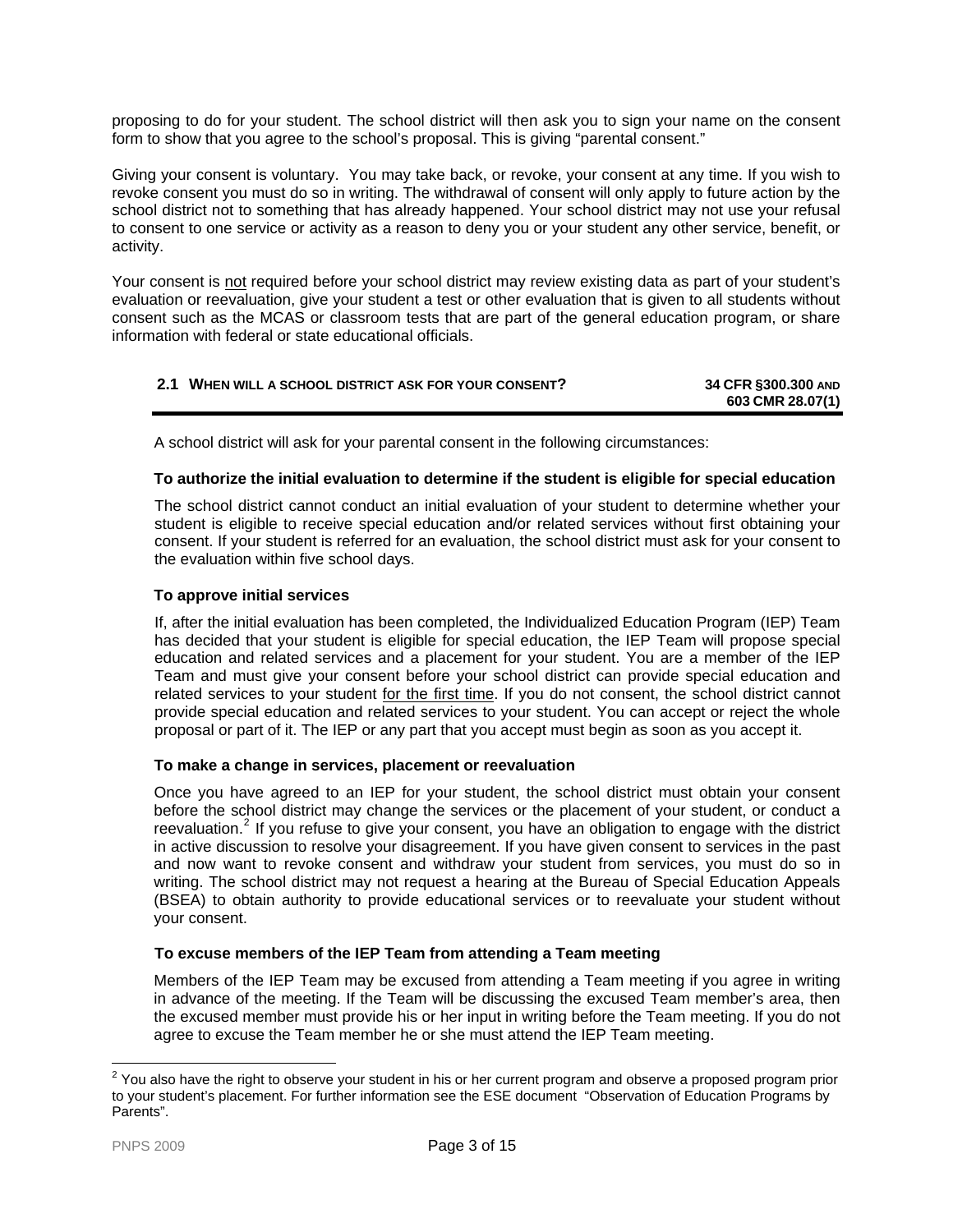# **2.2 WHEN WILL THE STUDENT BE ASKED FOR CONSENT? 34 CFR §300.520 AND**

Under Massachusetts' law a student has reached adulthood upon his or her eighteenth  $(18<sup>th</sup>)$ birthday. **When a student turns age 18**, therefore, all of the decision-making rights that you have as a parent transfer to your adult student, unless a court has appointed a legal guardian for your student or your student indicates in writing that he or she wants to share decision-making with you The school district must discuss with you and your student the impact of this tra nsfer of rights at least a year before the student's eighteenth birthday. As the parent of an adult student with a or wants you to continue to have authority to make decisions about his or her educational program. disability, you will continue to receive all the required notices from the school, and you will continue to be able to inspect your student's educational records, even if your student makes his or her own educational decisions.

#### **2.3 WHEN WILL A SPECIAL EDUCATION SURROGATE PARENT GIVE CONSENT? 34 CFR §300.519 (g) AND 603 CMR 28.07 (7)**

If a student is in the custody of the Department of Children and Families, or the student's parents or guardian cannot be identified or located or have had their parental rights terminated, the ESE has a responsibility to ensure there is an adult with no conflicting interests to make special education decisions on behalf of the student. This person is called a special education surrogate parent. The appointed, a special education surrogate parent has the same rights and responsibilities as a parent in special educational matters for the student. ESE determines if it is necessary to appoint a special education surrogate parent for the student. If

#### **2.4 HOW DO I WITHDRAW CONSENT? 34 CFR §300.300(b)(4) AND 300.9**

<span id="page-3-0"></span>If you have given consent to special education and related services and now wish to revoke your consent, you must do so in writing. You may withdraw your consent to all special education and related services, to a specific service or to placement. Once the school district receives your letter, the district will send you a notice stating the change in educational placement and services that result from your revocation of consent. Once you withdraw your consent to all special education IEP meeting or develop an IEP for your student. School districts are not required to amend your and related services, the school district is no longer required to make FAPE available or to have an student's record to remove references to special education services as a result of your revocation of consent.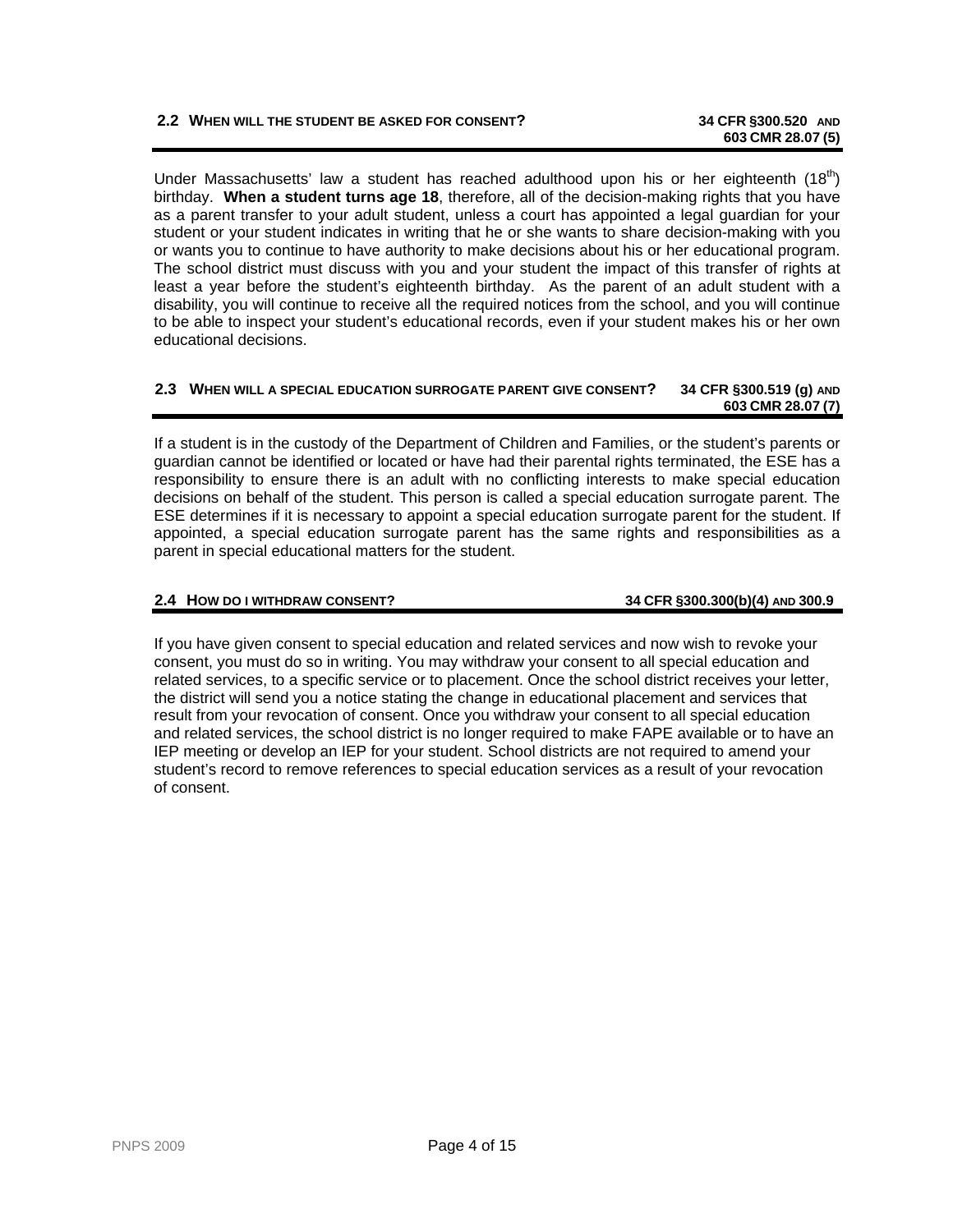#### **3. IS THE SCHOOL DISTRICT REQUIRED TO EVALUATE A STUDENT UPON REQUEST BY A PARENT? 34 CFR §300.301 AND 603 CMR 28.04**

A student must receive a complete and comprehensive evaluation to determine if the student has a disability and is eligible for special education and, if eligible, to assist in determining appropriate special education and related services that may be necessary. Parents who have a concern about their child's development or have a suspicion about a possible disability may refer their child for an initial evaluation. Special words need not be used in making a referral for an initial evaluation. Upon receipt of such a request for an initial evaluation, the school district must send notice to the parent and must seek the parent's consent to conduct an evaluation. (A school district will rarely have occasion to refuse to conduct an initial evaluation and may do so only if the parent or other individual making the referral has no suspicion of disability or is not concerned about the student's development).

Where appropriate, the school district may also provide the parent with information concerning other supportive services that may better suit a particular student's needs. However, a school district may not refuse to evaluate a student who has been referred for an evaluation as described above, on the basis of a pre-referral program or in order to try other instructional support activities or for any other reason. Additionally, the law provides for periodic reevaluations to ensure that the student is benefiting from and continues to require special education. The parent's consent will always be required prior to these reevaluations.

<span id="page-4-0"></span>

| 4. WHAT IS AN INDEPENDENT EDUCATIONAL EVALUATION? | 34 CFR §300.502 AND<br>603 CMR 28.04(5) |
|---------------------------------------------------|-----------------------------------------|
|                                                   |                                         |

An Independent Educational Evaluation (IEE) is an evaluation conducted by a qualified examiner who is not employed by the school district responsible for the education of your student.

You have the right to request an IEE of your student at public expense if you disagree with the school district's evaluation. If you request an IEE, the school district must provide you with information about where you may obtain an IEE and about the state requirements that apply to IEEs.

# **4.1 WHEN IS AN INDEPENDENT EDUCATIONAL EVALUATION CONDUCTED AT PUBLIC EXPENSE?**

In Massachusetts, under state law, you will receive an IEE at full or shared public expense if you meet income eligibility requirements. Students who are eligible for free or reduced cost meals are entitled to an IEE at public expense. Other students are eligible for a shared cost IEE according to a sliding fee scale. Sharing your financial information with the school district is completely voluntary on your part. If you choose to share such information, the school district must immediately notify you in writing whether or not you are eligible for full or partial funding of an IEE and proceed to fund the IEE based on eligibility. Your right to a publicly funded IEE through income eligibility will extend for 16 months from the date of the school district's evaluation with which you disagree.

If you do not meet income eligibility requirements or choose not to disclose financial information, the district must consider your request for a publicly funded IEE under federal law. Within 5 days, the district may either agree to provide an IEE at public expense or request a hearing at the Bureau of Special Education Appeals (BSEA) to demonstrate that the evaluation conducted by the district was comprehensive and appropriate. More details regarding IEEs are available in the ESE Administrative Advisories 2004-1 and 2001-3 available from your local school district and on the ESE Web site <http://www.doe.mass.edu/sped/advisories/?section=admin>.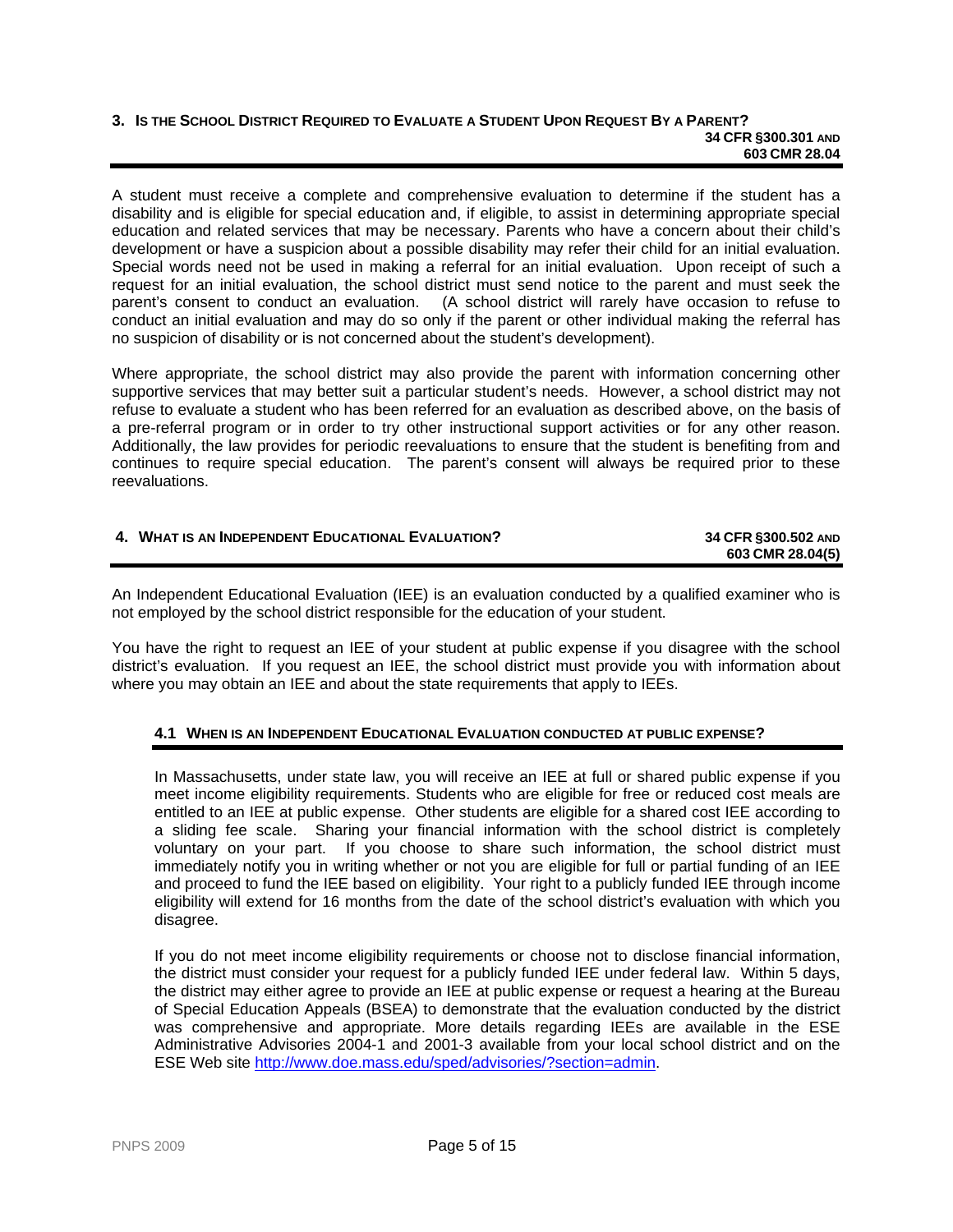You are entitled to only one IEE of your student at public expense each time your school district conducts an evaluation. You may have independent evaluations conducted at your own expense at any time.

#### **4.2 THE RESULTS OF IEES MUST BE CONSIDERED WITHIN 10 DAYS BY THE SCHOOL DISTRICT**

If you obtain an IEE of your student at public expense or you share with the school district an evaluation of your student that you obtained at private expense, your school district must convene a Team meeting within ten school working days after receiving the evaluation information. The Team will consider the evaluation results and determine what, if any, changes should be made to your student's IEP.

#### <span id="page-5-0"></span>**5. WHEN CAN YOU SEE YOUR STUDENT'S STUDENT RECORDS? 34 CFR 300.611** AND **603 CMR 23.00**

The student record consists of your student's transcript and temporary school record and includes health records, tests, evaluations, discipline records and other records pertaining to your student's special education eligibility or program.<sup>[3](#page-5-2)</sup> Personally identifiable information about your student is confidential and may not be disclosed to anyone other than teachers and educational officials without your consent.

You and your student (if your student is 14 or older) have a right to look at any and all of the student's records within 10 days of your request and before any IEP meeting or due process hearing.<sup>[4](#page-5-3)</sup> You may also have copies of the information upon request for a reasonable charge limited to the cost of reproduction. You may not be charged for costs associated with the search for and retrieval of your student's records.

In addition, you can meet with professionally qualified school personnel to have the records explained. You may also have your representative (advocate, consultant, or attorney) inspect, review, and interpret your student's record if you give your specific, written informed consent. All of the rights associated with the student record are contained in the Massachusetts Student Record Regulations 603 CMR 23.00. Those regulations can be found at <http://www.doe.mass.edu/lawsregs/603cmr23.html> or by requesting a copy of the regulations from the school district or ESE.

Generally only the parent, eligible student, authorized school personnel, and state and federal education officials are allowed to see the student record without the specific, informed, written consent of the parent or adult student. The school district may be required to provide some information to state and federal officials as the result of a court order or in response to a health and safety or law enforcement issue. Helpful information about these and other student records issues can be found at [http://www.doe.mass.edu/lawsregs/advisory/cmr23qanda.html.](http://www.doe.mass.edu/lawsregs/advisory/cmr23qanda.html)

<span id="page-5-1"></span>

| 6. HOW CAN PARENTS AND SCHOOLS RESOLVE DISPUTES? | 34 CFR 300.151, 300.506 - 300.518 |
|--------------------------------------------------|-----------------------------------|
|                                                  | AND 603 CMR 28.08                 |

State and federal special education laws provide many opportunities for parents to be involved in educational planning for their student who has a disability. If parents and school districts disagree about changes relating to the identification, evaluation, or educational placement of a student with a disability, or

<span id="page-5-2"></span><sup>&</sup>lt;u>3</u><br><sup>3</sup> If a student's parents revoke their consent for special education services after such services have been initially provided, school districts are not required to amend the student's records to remove references to special education services.

<span id="page-5-3"></span> $^4$  The school district can only limit access to the student record if it has received a legal document such as a restraining order or a divorce or custody decree that restricts access to information about the student's.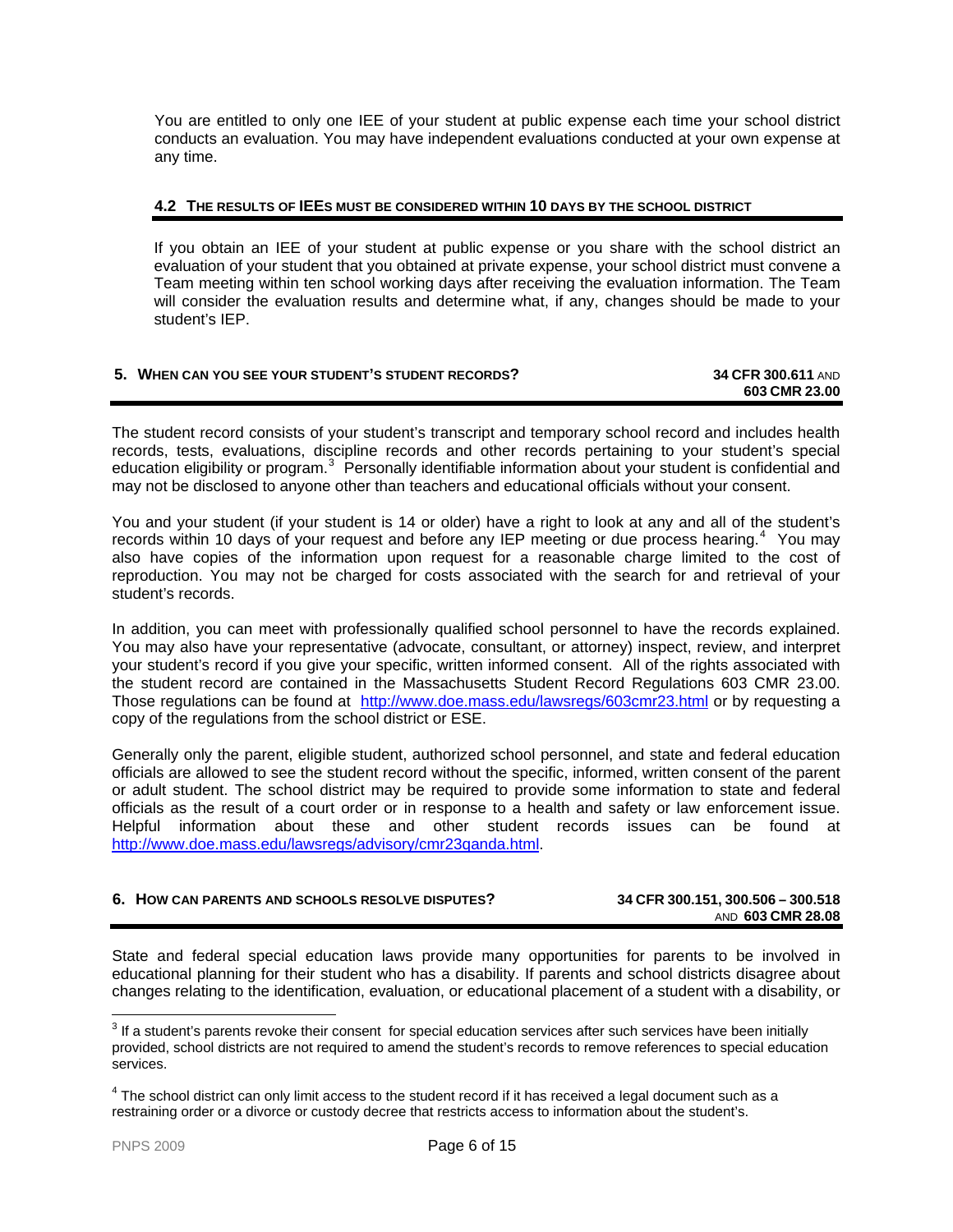the FAPE services provided to a student with a disability, the laws provide a menu of ways to resolve the disagreement. Your student shall remain in his or her current education program and placement during any dispute regarding placement or services, unless you and the school district agree otherwise or your student's placement is changed as a result of [discipline](#page-11-0).

Following are alternatives ways that you and your school district can resolve disagreements.

# **6.1 BRING THE DISPUTE TO THE ATTENTION OF LOCAL PUBLIC SCHOOL OFFICIALS**

As a first step to resolve your dispute, you may contact your school Principal, the Administrator of Special Education or your Superintendent to ask for help. It is a good practice to write a letter explaining the situation about which you are concerned.

# **6.2 USE THE ESE PROBLEM RESOLUTION SYSTEM**

If you feel that you need help from outside of your school district, you may contact the ESE, Office of Program Quality Assurance Services (PQA) at 781-338-3700 to use the state "Problem Resolution System" described at [http://www.doe.mass.edu/pqa/prs/.](http://www.doe.mass.edu/pqa/prs/) You can file a complaint with PQA about any violation of state or federal education law or obtain help from PQA staff to resolve the problem informally. If you want a formal investigation by PQA, you will have to submit your complaint in writing. PQA staff will assist you in preparing and submitting the complaint. Your written complaint should include: a statement of your concerns, your attempts to resolve your concerns, the actions by the school you believe would resolve your concerns and your signature and contact information. If your complaint is about a specific student, you should provide the student's name and residential address and the name of the school. The issues that you are complaining about, however, must have occurred no more than one year before PQA receives your complaint. If you choose to file a formal complaint with the PQA Problem Resolution System, you must also send a copy of your written complaint to the school district that is the subject of the complaint. PQA will resolve your complaint within 60 days and send you a copy of the findings and decision.

<span id="page-6-1"></span>Filing a formal complaint with PQA will not prevent you from using other methods, such as conversations with your local school district, mediation, or a [due process hearing](#page-7-0) at the Bureau of Special Education Appeals (discussed below) to resolve your complaint.<sup>[5](#page-6-0)</sup> If you request a due process hearing, however, a complaint that you file through the problem resolution system will be set aside until the due process hearing is completed.

<span id="page-6-0"></span> 5 For a comparison of how the problem resolution system resolves a complaint with how a complaint is resolved through a due process hearing see: <http://www.doe.mass.edu/sped/docs.html>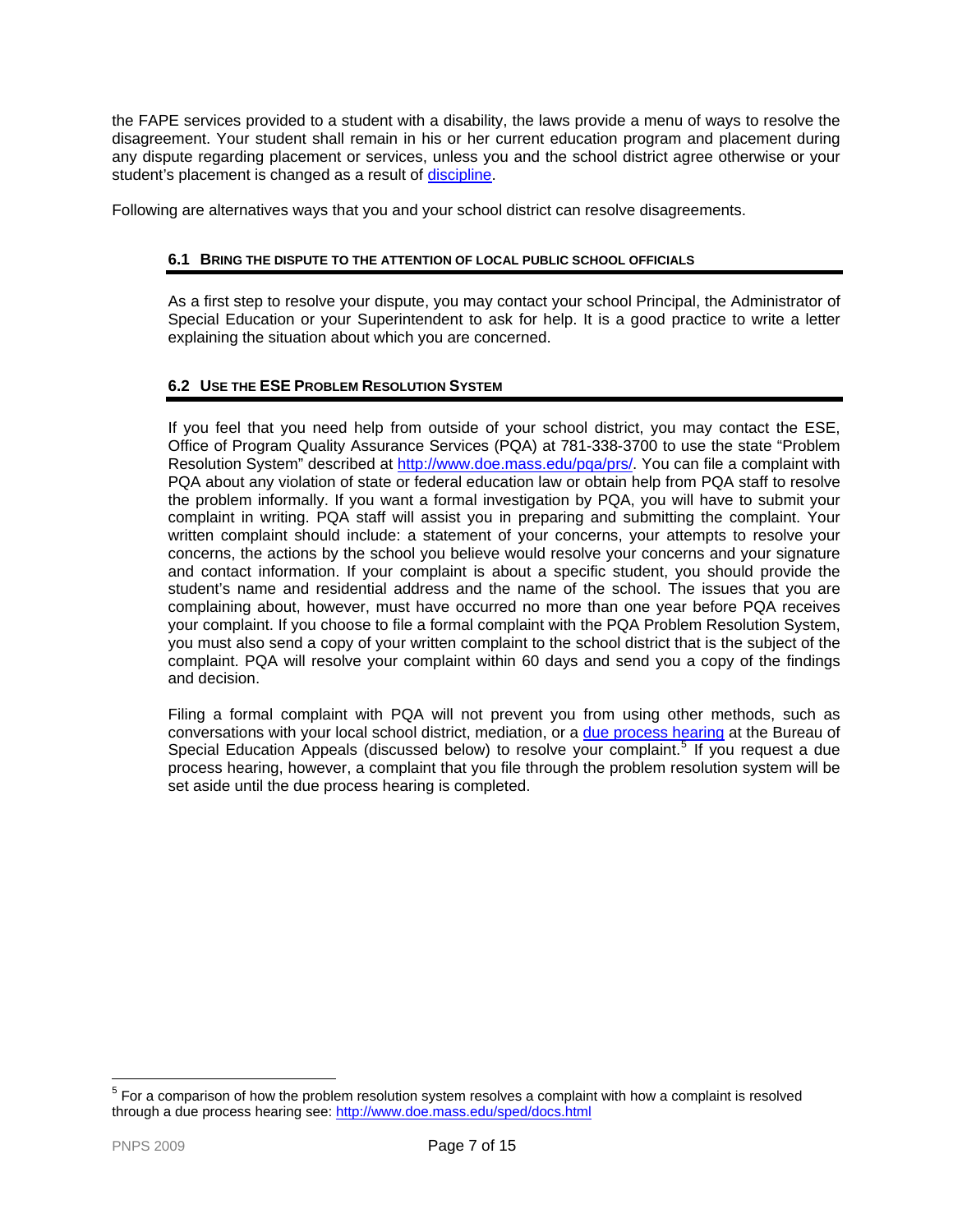## **6.3 ASK FOR A NEUTRAL MEDIATOR TO BE APPOINTED.**

[Mediation](http://www.doe.mass.edu/bsea/mediation.html)<sup>[6](#page-7-1)</sup> is a service provided by a neutral individual who is trained in special education law and in methods of negotiation. Mediation can be scheduled whenever the parents and schools have a disagreement about special education matters, even if a complaint was made through the PQA Problem Resolution System. The mediator helps the parent and school district talk about their disagreement and reach a settlement that both sides can accept. Discussions during mediations are confidential and nothing that is said by either party can be used later if the dispute becomes the subject of a formal hearing or court proceeding. Once an agreement is reached, it will be put in writing, both sides will sign it, and it may be enforced by a court.

Mediation can be set up by contacting the BSEA at 781-338-6443. The mediator will schedule a meeting with you and the school district within 30 days of the request for mediation. Meetings will be held at a convenient time and place. Participation is voluntary, therefore both the school district and the parents must agree to participate in mediation. There is no fee for the service.

Additional information about how mediation works is available from the BSEA 781-338- 6400 and can be found in their publications ["Frequently Asked Questions about Mediation"](http://www.doe.mass.edu/bsea/mediation.html?section=faq)<sup>[7](#page-7-2)</sup> and the ["Explanation of Mediation.](http://www.doe.mass.edu/bsea/forms/m_brochure.doc)<sup>[8](#page-7-3)</sup>"

## <span id="page-7-0"></span>**6.4 REQUEST A DUE PROCESS HEARING AND PARTICIPATE IN A RESOLUTION MEETING**

If you and the school district have been unable to work out your disagreement, then you are entitled to have a neutral and impartial hearing officer listen to both sides of the dispute, hear testimony, examine evidence, and make a decision. This hearing is convened by the BSEA and is called a due process hearing. The BSEA hearing officer is trained in special education law and must not have any personal or professional connection to you or anyone else who is involved in the disagreement.

The due process hearing will consider disputes about eligibility; evaluation; IEPs; educational placement decisions, including those resulting from discipline; FAPE; provision of special education; or procedural protections of state and federal law for students with disabilities. You must file for a hearing within two years of when you knew, or should have known<sup>[9](#page-7-4)</sup> about the events that form the basis for your complaint. This time period can be extended if you can show that you were prevented from filing for a hearing because the school district misrepresented that it had resolved the issue in your complaint or if the district withheld certain required information from you.

Either you or your school district can file a written [due process hearing request](http://www.doe.mass.edu/bsea/process.html?section=1)<sup>[10](#page-7-5)</sup> with the other party and send a copy to the BSEA to obtain a due process hearing. The BSEA has developed a [hearing request form](http://www.doe.mass.edu/bsea/forms.html)<sup>[11](#page-7-6)</sup> that you may use, or you can write your own letter instead of using the form, but you must be sure to include your student's name and residential address (or contact information if the student is homeless); the name of your student's school; a description of the problem you are concerned about, including specific facts relating to the problem; and a proposed solution to the problem. Note that the hearing will be limited to the issues that are identified in the complaint.

<span id="page-7-2"></span><span id="page-7-1"></span><sup>6</sup>  $\frac{6}{7}$  A description of the mediation process can be found on the ESE Web site at <u><http://www.doe.mass.edu/bsea/mediation.html></u><br> $\frac{7}{7}$  <http://www.doe.mass.edu/bsea/mediation.html?section=faq><br> $\frac{8}{7}$  http://www.doe

<span id="page-7-3"></span>

<span id="page-7-4"></span>

<span id="page-7-6"></span><span id="page-7-5"></span><sup>&</sup>lt;sup>10</sup> Information on the due process hearing request can be found at:<http://www.doe.mass.edu/bsea/process.html?section=1><br><sup>11</sup> http://www.doe.mass.edu/bsea/forms/hearing.doc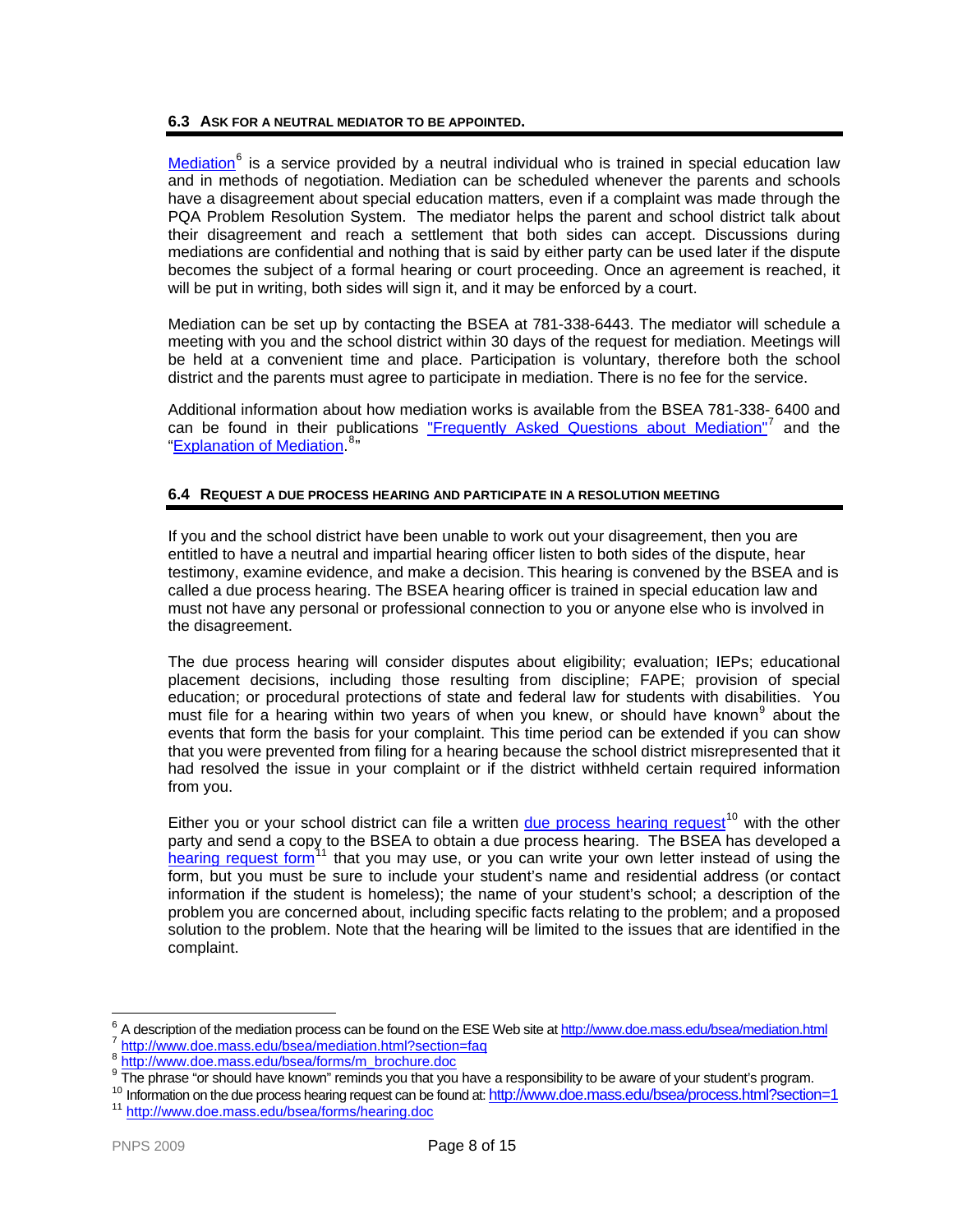You must send your due process hearing request to the school district (or other party to the complaint) and a copy to the BSEA. If the due process complaint does not provide enough information, the opposing party may challenged its *sufficiency* within 15 days. The BSEA will decide whether the complaint is sufficient within 5 days of the challenge. Additional information may be added to the complaint if the opposing party agrees or if the hearing officer gives permission. If additional issues are added to the complaint at a later time, however, the hearing timetable begins all over again.

If there is no challenge to the sufficiency of the complaint, then the hearing process continues. If the school district has not already sent a [prior written notice](#page-1-1) to you about the issue that you are complaining about, then within 10 calendar days of receiving your due process hearing request, the school district must send you a written response to the complaint.

**Note:** If *the school district* has filed the due process hearing request, *the parent must respond* within 10 calendar days of receiving the hearing request, and specifically address the issues that the school district raised.

After you file a due process hearing request, the school district has 30 days to work with you to resolve the disagreement before the due process hearing may occur.<sup>[12](#page-8-0)</sup>

The school district is required to set up a resolution meeting within 15 calendar days of receiving your due process complaint.<sup>[13](#page-8-1)</sup> The school district will determine with you which members of the IEP Team must attend the meeting. Someone from the school district who can make decisions about your student's program must attend the meeting. The school district's lawyer *may not*  attend unless you have a lawyer who is attending the meeting.

You must participate in the resolution meeting unless you *and* the school district agree, in writing, not to have the meeting or if you and the school district decide to use the [mediation process.](#page-6-1) If the school district cannot get you to participate in the resolution meeting, it can ask the hearing officer to dismiss your complaint.

If you are willing to meet, but the school district refuses or delays the resolution meeting more than 15 days after receiving notice of your hearing request, then you can ask the hearing officer to proceed with the hearing process. If you meet, but the school district has not resolved the due process complaint to your satisfaction within 30 days of your filing the complaint, then the due process hearing may go forward.

The resolution process ends when one of the following events occurs:

- When you and the school district agree, in writing, to end the resolution period;
- At the end of the 30 day resolution period;
- At the end of mediation; or
- When you and an official of the school district sign a document that spells out your agreement that resolves your dispute. This is a "settlement agreement" and can be enforced by a state or federal court. Note that if you and the school district enter into an agreement as a result of a resolution meeting, either you or the school district may void the agreement within 3 business days of the time that both you and the school district signed the agreement.

<span id="page-8-1"></span><span id="page-8-0"></span> $^{12}$  If you and the school district agree to mediation, you may agree to continue the mediation after the 30 day period.<br> $^{13}$  No resolution session is required if the school district has requested the due process hear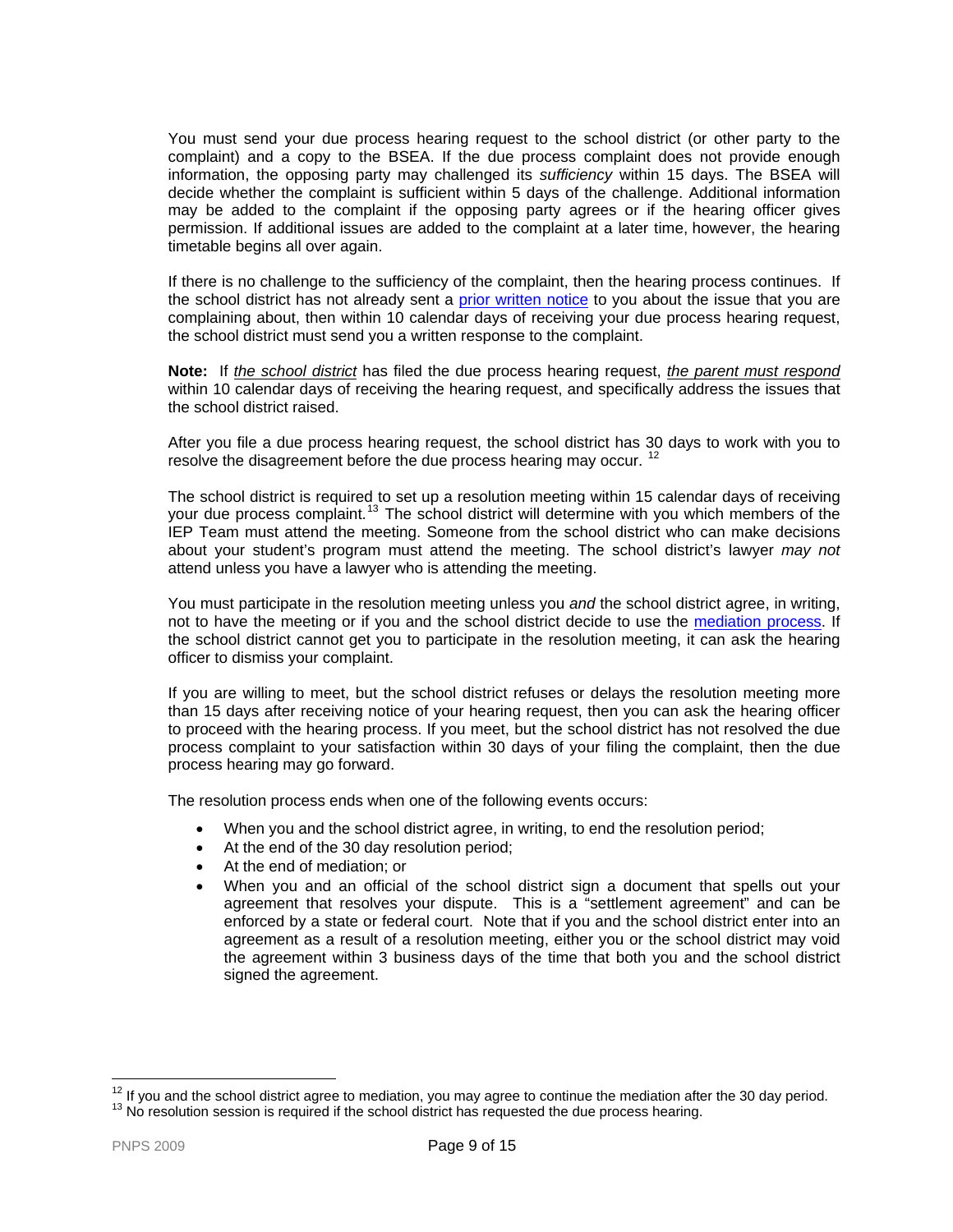# **6.5 PRESENT YOUR EVIDENCE TO AN IMPARTIAL HEARING OFFICER DURING A DUE PROCESS HEARING**

When you file a due process complaint, the BSEA will set a hearing date, assign a hearing officer, and send you detailed information about the hearing process and a list of free or low-cost attorneys and advocates whom you may contact for help.

During the due process hearing you and the school district will each present evidence and provide the testimony of witnesses to an impartial hearing officer from the BSEA. At any due process hearing, including a hearing relating to disciplinary procedures, you may:

- be accompanied, advised and represented by a lawyer and/or advocate;
- have your student present at the hearing;
- have the hearing open to the public;
- present evidence such as documents and reports;
- request, or require through subpoena, witnesses to come to the hearing and answer questions;
- see any evidence that is to be used at the hearing at least five business days ahead of time and ask the hearing officer to keep out any evidence that you have not seen; and
- obtain a written or, at your option, electronic, word-for-word record of the hearing findings of fact and decision at no cost to you. To obtain a written record of the hearing, you must make your request in writing.

Additional information about due process hearings can be obtained from the BSEA at 781-338- 6400 and from the BSEA Web site: [http://www.doe.mass.edu/bsea/process](http://www.doe.mass.edu/bsea/process.html)

Hearings are conducted according to the Massachusetts Administrative Procedure Act**[14](#page-9-0)** and the BSEA [Hearing Rules.](http://www.doe.mass.edu/bsea/forms/hearing_rules.doc)<sup>[15](#page-9-1)</sup> The hearing officer must issue a final decision within 45 days of the end of the resolution period described above unless the hearing officer has granted extensions of time at the request of either party. The hearing officer will send a copy of the decision to you and to the school district. Both the parents and the school district must abide by the decision of the hearing officer.

A hearing officer's decision on whether your student is being offered a FAPE must be based on a finding that your student's special education rights were violated or a determination that the school district failed to fulfill its other obligations to your student under the special education laws and regulations. If you have complained about a violation of the special education procedures (such as failure to hold a proper team meeting, poor record keeping, or failure to follow timelines) a hearing officer may find that your student did not receive FAPE *only if* the failure to follow the procedures:

- Interfered with your student's right to a FAPE;
- Significantly interfered with your ability to be involved in decisions about your student's education; or
- Deprived your student of an educational benefit.

The decision of the hearing officer is a final agency decision and cannot be reconsidered by the BSEA or changed by the  $\overline{E}$ SE. Hearing decisions are public<sup>[16](#page-9-2)</sup> and are available on the BSEA Web site at [http://www.doe.mass.edu/bsea/decisions.html.](http://www.doe.mass.edu/bsea/decisions.html)

<span id="page-9-0"></span><sup>&</sup>lt;sup>14</sup> M.G.L. c.30A

<span id="page-9-2"></span><span id="page-9-1"></span><sup>&</sup>lt;sup>15</sup> [http://www.doe.mass.edu/bsea/forms/hearing\\_rules.doc](http://www.doe.mass.edu/bsea/forms/hearing_rules.doc)<br><sup>16</sup> Hearing decisions are published after redacting information that would allow the student to be readily identified.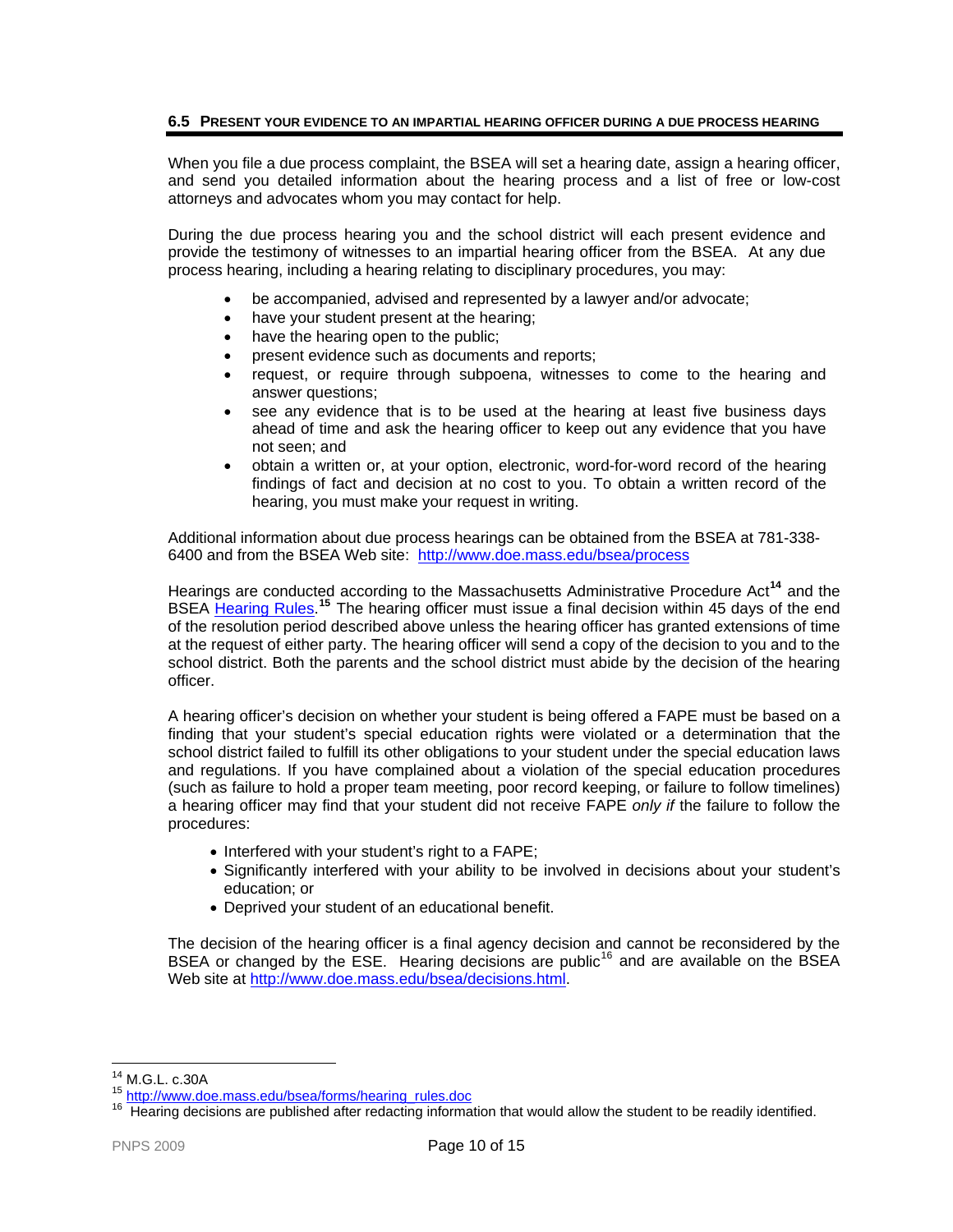# **6.6 APPEAL A HEARING DECISION TO A STATE OR FEDERAL COURT**

If either the parent or the school district disagrees with the decision of the hearing officer, they can seek review of that decision in state or federal court. Any such request for review must be filed within 90 days of the decision.

# **6.7 ATTORNEYS' FEES 34 CFR §300.517**

Each party is responsible for paying its own attorney's fees unless the court decides otherwise. If you obtain a favorable result in a written hearing decision or court proceeding, the court  $17$  may decide that the school district should pay your reasonable attorneys' fees. Note, however, that you will not be able to obtain these fees for the time spent litigating your case after the district made a settlement offer if

- the district made a written offer of settlement 10 or more days before the hearing,
- you did not accept the offer within 10 days, and
- the outcome of the hearing was no better than the settlement offer.

If the school district obtains a favorable decision, a court could order your attorney to pay the school district's legal expenses if the court finds that your attorney filed a complaint or continued to litigate after learning that the complaint had no basis in fact, was unreasonable, was frivolous, or was pursued for an improper purpose. A court may also order you or your attorney to pay legal expenses if your request for a due process hearing or subsequent cause of action was presented for an improper purpose, such as to harass, to cause unnecessary delay or to needlessly increase the cost of litigation.

## <span id="page-10-0"></span>**7**. **WHAT ARE YOUR RESPONSIBILITIES IF YOU PLACE YOUR STUDENT IN A PRIVATE SCHOOL AND YOU BELIEVE YOUR SCHOOL DISTRICT SHOULD REIMBURSE YOU FOR THE TUITION?**

## **34 CFR §300.148**

There are some occasions when a parent believes that the public school is not providing a FAPE to the student and the parent decides to place the student in a private school. A parent may enroll his or her student in private school at private expense at any time. If, however, the parent believes that the public school should be responsible for the costs of the student's education in the private school, the parent must tell the school district of objections to the student's IEP and program, reject the IEP, inform the school district of his or her intent to remove the student and enroll the student in a private school, and request a hearing by the BSEA. A parent must inform the school district before removing the student from the public school either orally at the last Team meeting before the removal or in writing at least 10 business days before removing the student from school.

The school district is not required to pay for a student to attend a private school if the school district has made a FAPE available to the student. Disagreements between parents and the school district about whether the student's program provides a FAPE and requests for financial reimbursement for the cost of a private program may be resolved through due process procedures discussed earlier in this document. The hearing officer will determine whether the school district made a FAPE available to your student. If the hearing officer finds that the school district did *not* provide your student with a FAPE, that you followed the above steps, and that the private school placement was appropriate, the hearing officer, after considering all of the circumstances surrounding the removal of the student, may require the school district to reimburse you for all or part of the cost of the private school placement.

<span id="page-10-2"></span><span id="page-10-1"></span> $\overline{a}$  $17$  A BSEA Hearing Officer may not award attorney's fees.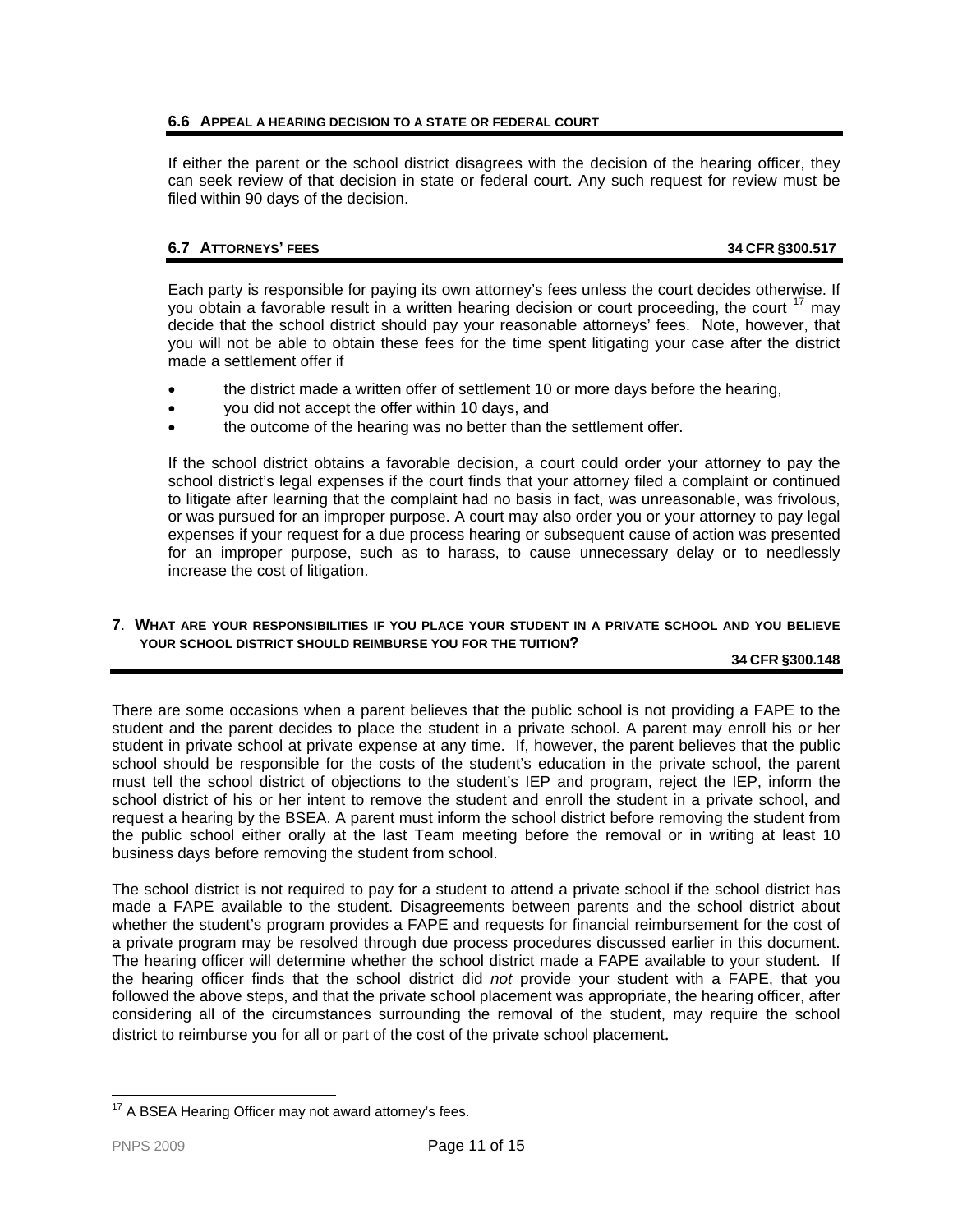# **8. WHAT MUST BE DONE TO PLAN FOR YOUR STUDENT'S TRANSITION FROM HIGH SCHOOL? 34 CFR §300.43**

Planning for your student's transition from school to postschool opportunities will facilitate your student's ability to successfully participate in activities such as post-secondary education, work, and community and adult life. Planning for transition must be based on your student's strengths, preferences, interests, and needs, must begin when your student is 14, and must be discussed each year at a Team meeting. The school district must discuss your student's transition needs with you and your student<sup>[18](#page-11-1)</sup> and must consider the goals for your student after he or she completes school by graduating with a regular high school diploma or reaching the age of 22. School districts must use the [Transition Planning Form](http://www.doe.mass.edu/sped/28MR/28m9.doc)<sup>[19](#page-11-2)</sup> to record the results of this annual discussion. The student's IEP must include measurable post-secondary transition goals, objectives and services based upon an appropriate assessment of his or her disability and transition needs.

Graduation with a regular high school diploma is a change of placement and ends the student's eligibility for special education. The school district must inform you if and when the district expects your student to graduate with a regular high school diploma. This discussion should take place during the Team meeting no less than 1 year in advance of the student's graduation.

# <span id="page-11-0"></span>**9. HOW MAY A SCHOOL DISCIPLINE A STUDENT WITH A DISABILITY? 34 CFR §300.530**

Public schools must have procedures and standards in place to assure a safe learning environment for students. Schools are expected, and high schools are required, to publish their rules of conduct so that students know how they are expected to behave. If a student misbehaves and violates the school code of conduct, the school may discipline the student. Discipline must be fair and even-handed.

In general, any student may be suspended or removed from school for disciplinary reasons for a short time, which is no more than 10 days. Before any removal or suspension the student must be told what he or she is accused of having done and must be given a chance to tell his or her side of the story. During a short disciplinary removal, the school is not required to provide instruction to a disabled student unless it is does so for non-disabled students. Once a student with a disability has been removed from the school placement for more than 10 cumulative days during the school year the student must receive educational services that will allow the student to continue to participate in the general education curriculum and to progress toward the goals set out in his or her IEP. School officials must consult with at least one of the student's teachers to determine what services are necessary. These services must begin on the  $11<sup>th</sup>$ school day of a student's disciplinary removal during the school year and continue during the disciplinary removal.

Schools must follow special disciplinary rules for students with disabilities who have been found eligible for special education.<sup>[20](#page-11-3)</sup> A chart depicting the operation of these disciplinary rules can be found on the ESE Web site. $^{21}$  $^{21}$  $^{21}$  These special disciplinary rules apply as soon as a student is removed from his or her current education placement<sup>[22](#page-11-5)</sup> for more than 10 days in a row, or if a student is removed for disciplinary reasons for more than a total of 10 days in any school year and there is a pattern of removal for

<span id="page-11-4"></span>

<span id="page-11-1"></span><sup>&</sup>lt;sup>18</sup> [The student should be invited to attend the Team m](http://www.doe.mass.edu/sped/28MR/28m9.doc)eeting to discuss postsecondary goals and transition.<br><sup>19</sup> <http://www.doe.mass.edu/sped/28MR/28m9.doc><br><sup>20</sup> The special education disciplinary rules also apply to some

<span id="page-11-3"></span><span id="page-11-2"></span>special education. If, prior to the conduct in question, the parent has put his or her concern that the student's has a possible disability in writing to supervisory or administrative personnel or the student's teacher; if the teacher or other staff has expressed concerns about the student's pattern of behavior directly to the director of special education or other supervisory personnel, or if the student has been referred for an evaluation that has not yet been completed these special rules apply. The special education disciplinary rules *do not* apply if the parent has refused to consent to the evaluation, if the student has previously been found to be not eligible for special education, or if the parent has revoked consent to special education and related services...<br><sup>21</sup> http://www.doe.mass.edu/sped/IDEA2004/spr\_meetings/disc\_chart.doc

<span id="page-11-5"></span><sup>&</sup>lt;sup>22</sup> [Placement is determined by the IEP Team and is the location where IEP](http://www.doe.mass.edu/sped/IDEA2004/spr_meetings/disc_chart.doc) services are provided.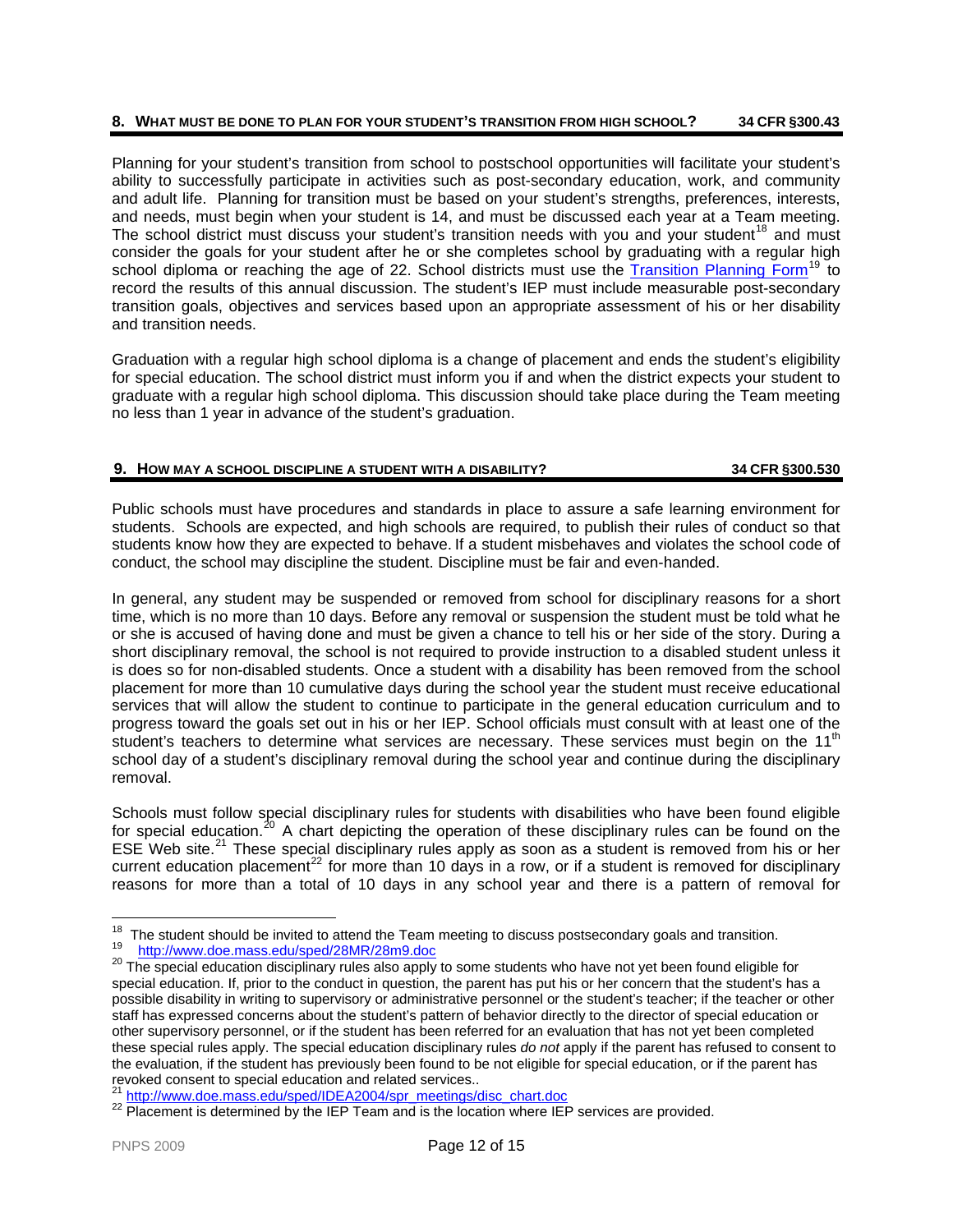comparable behaviors. The school must notify you as soon as the decision is made to remove your student from his or her education placement for more than 10 days and provide you with a copy of this Notice.

The student's IEP Team must meet within 10 days of the school's decision to impose the discipline. At this meeting, called a "*manifestation determination*," you and other members of the IEP Team will determine if the misbehavior was caused by or had a direct relationship to the student's disability, or was the direct result of the school's failure to provide the services required by the student's IEP. In making the manifestation determination, you and other members of the IEP team must consider relevant information from your student's file, including your student's IEP, your and the teachers' observations of your student's behavior, and any relevant information you provide.

If the team determines that the student's behavior *was not* caused by or directly related to the student's disability or the failure to properly implement the IEP, then a student with a disability can be disciplined in the same manner and for the same length of time as other students are disciplined for the same offense. The IEP Team, however, must determine the interim alternative educational setting (IAES) where the student will be placed and the educational services that will be provided. An IAES is a setting other than the student's current placement that enables the student to continue to receive educational services according to his or her IEP. School personnel may consider the student's unique circumstances in determining whether a change in placement is appropriate for a student with a disability.

If the Team determines that the student's behavior *was* caused by or directly related to the student's disability or the failure to properly implement the IEP, then the student must be returned to the last approved IEP placement unless you and the IEP Team decide on a different placement. The student must also be provided a functional behavioral assessment. A functional behavioral assessment or FBA is a comprehensive assessment of behavior that provides the IEP Team with information about the student's behavior and identifies behavioral intervention services and program modifications that are designed to address the behavioral violation so it does not recur. If the student has already had a functional behavioral assessment and has a behavioral intervention plan, then the IEP Team should determine if any changes should be made to the behavioral intervention plan. If the behavior was caused by the failure to properly implement the IEP, the school must take immediate steps to remedy the deficiencies.

Note that if your student possessed or used a weapon or drugs, or caused serious bodily injury to another person on school property or at a school event your student may be placed by the principal in an IAES for up to 45 school days without regard to whether the behavior is determined to be a manifestation of the student's disability. The IEP Team will determine the IAES and the appropriate educational services that will be provided to the student while he or she is in the IAES.

# **9.1 APPEAL OF A DISCIPLINARY DECISION**

If a parent disagrees with any decision regarding placement of his or her student under the disciplinary provisions or disagrees with the manifestation determination, or if the school district believes that maintaining the current placement of the student is substantially likely to result in an injury to the student or to others, either the parent or the school district may appeal the decision by [requesting a hearing](#page-7-0) with the BSEA, as described earlier in this document.

The BSEA will convene a hearing on a disciplinary placement or manifestation determination on an expedited schedule.<sup>[23](#page-12-1)</sup> During the appeal of a disciplinary placement or manifestation determination, the student must remain in the IAES until the hearing officer makes a decision or the disciplinary period is completed, unless the parent and the school district agree to a different placement.

<span id="page-12-1"></span><span id="page-12-0"></span> $\overline{a}$ <sup>23</sup> See BSEA Hearing Rule II.C. Expedited Hearing. [http://www.doe.mass.edu/bsea/forms/hearing\\_rules.doc](http://www.doe.mass.edu/bsea/forms/hearing_rules.doc) p.6.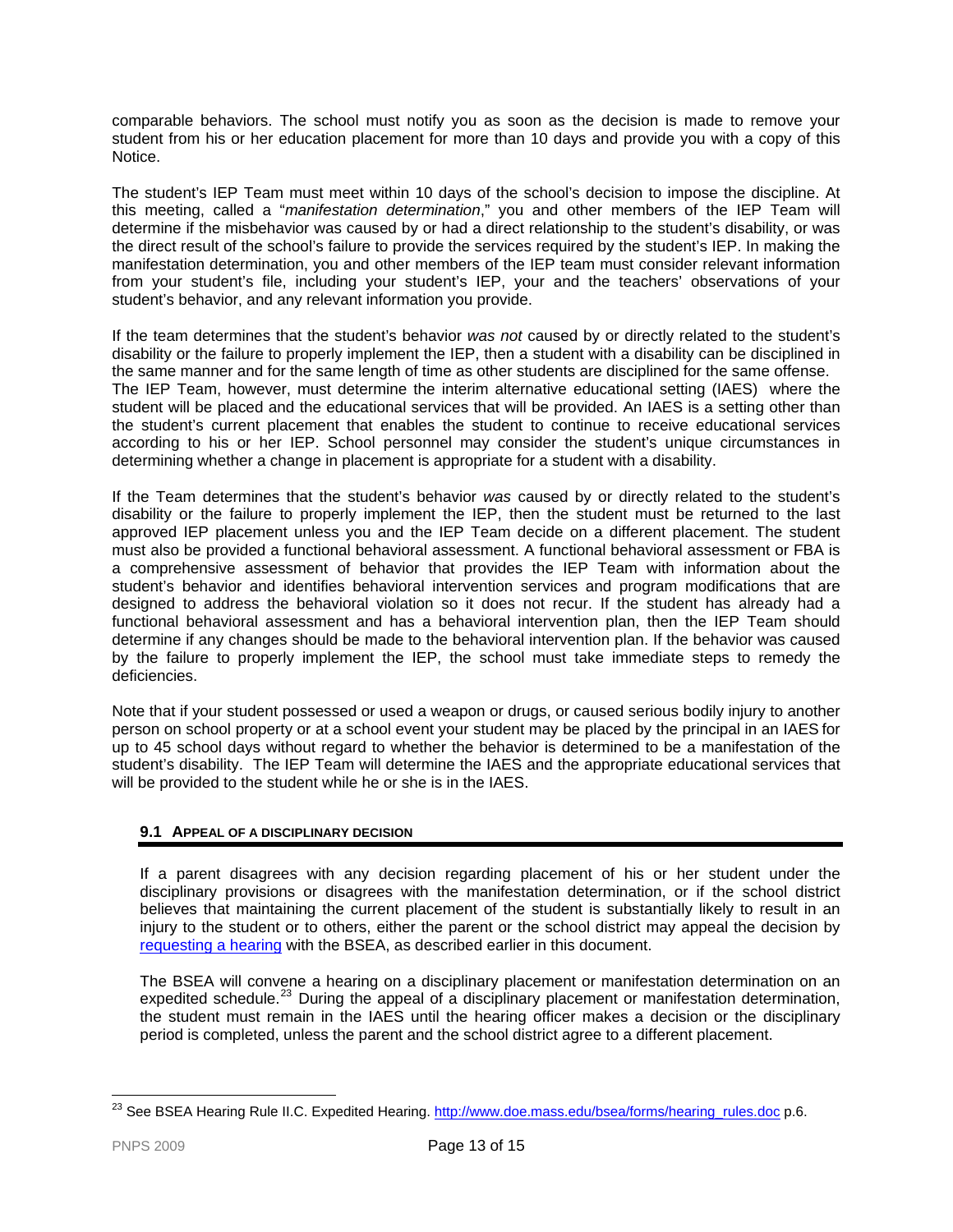## <span id="page-13-1"></span>**10. WHERE CAN THE LAWS AND REGULATIONS AND OTHER USEFUL INFORMATION BE FOUND?**

#### **10.1 LAWS AND REGULATIONS**

You can find the full text of the state Special Education law in Massachusetts General Law Chapter 71B. The state law is popularly known as "Chapter 766." The state special education regulations are found in the Code of Massachusetts Regulations (CMR) at 603 CMR 28.00. The law and the regulations and other helpful resources are on the ESE Web site.<sup>[24](#page-13-3)</sup>

The federal special education law is the Individuals with Disabilities Education Act, known as "IDEA." The federal statute is located in the United States Code at 20 U.S.C. § 1400. The implementing regulations for IDEA may be found in the Code of Federal Regulations (CFR) at Chapter 34, Section 300. A copy of the federal statute and regulations and explanatory information can be found on the U.S. Department of Education Web site at [http://idea.ed.gov/.](http://idea.ed.gov/)

#### <span id="page-13-0"></span>**10.2 INDIVIDUALIZED EDUCATION PROGRAM PROCESS GUIDE AND FORMS**

A general overview of how the special education process works (taken from the IEP guide prepared by the USDOE) can be found at<http://www.doe.mass.edu/sped/iep>.

For the ESE explanation of the how an IEP is developed, consult the IEP Process Guide and the standard IEP forms available on the ESE Web site:<http://www.doe.mass.edu/sped/iep>.

## **10.3 TABLE OF ABBREVIATIONS**

Many common special educational phrases are abbreviated by acronyms composed of the initial letters of the phrase. For your convenience the acronyms and phrases used in this document are listed below:

- BSEA: Bureau of Special Education Appeals
- CFR: Code of Federal Regulations
- CMR: Code of Massachusetts Regulations
- ESE: Massachusetts Department of Elementary and Secondary Education
- FAPE: Free Appropriate Public Education
- FBA: Functional Behavioral Assessment
- IAES: Interim Alternative Educational Setting
- IDEA: Individuals with Disabilities Education Act
- IEE: Independent Educational Evaluation
- IEP: Individualized Education Program
- PQA: Program Quality Assurance Services

## <span id="page-13-2"></span>**10.4 TABLE OF WEB SITES**

The ESE publishes extensive information for parents and school districts on its internet Websites. These Websites include pertinent laws, agency policies and useful documents that explain the special education process.

Autism Spectrum Disorder:

[http://www.doe.mass.edu/sped/advisories/07\\_1ta.html](http://www.doe.mass.edu/sped/advisories/07_1ta.html)

<span id="page-13-3"></span><sup>24</sup> <http://www.doe.mass.edu/sped/laws.html>